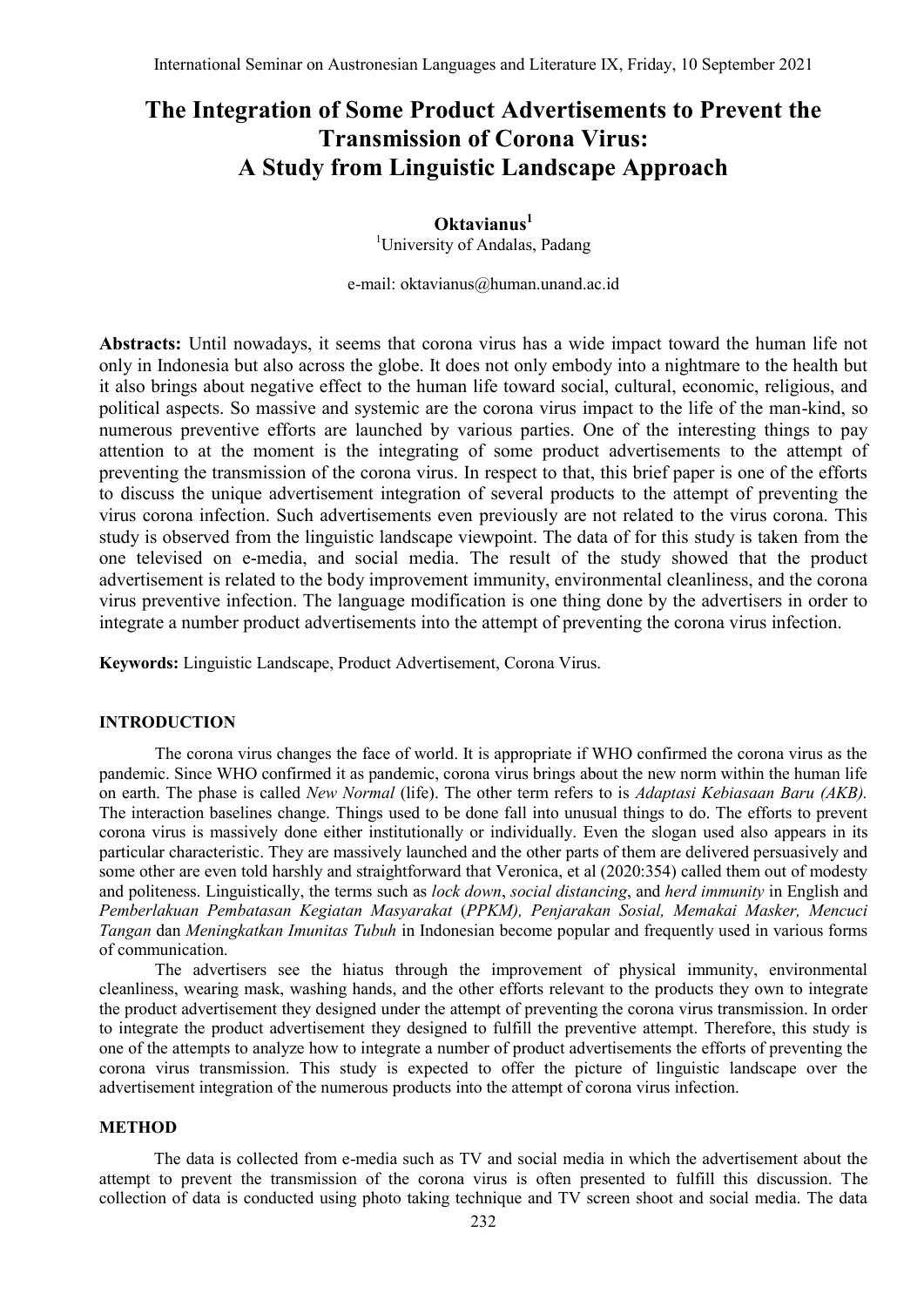analysis is done under comparative method. The same product advertisements that is not related to corona virus taking place before the outbreak then compared to the advertisement presented at the moment on both social and e-media focused upon the prevention attempt of the corona virus transmission.

#### **FINDINGS AND DISCUSSIONS**

Dealing with the language use in the advertisement, Pratiwi (2016:15) said that the language plays two roles in an advertisement those are as a tool to describe the product and as a means to imagine a product. To observe and to look closely to the opinion mentioned above, we might say that the imagination of a product is urgent to do. Without doing so, a product won"t sell briskly. The imagining of a product through a language is dynamic. A product may increase in its image from time to time for the language used is absolutely figurative, contextual and, it makes use of the strategic moments at the time the product is advertised. Apart from the imagination through a language, the use of *public figure* is also one of the factors being able to promote and demote the imagination of a product. Shifa Nerhaliza wrote on IDX Channel.com June 16.2021 up loaded at 08:42 o"clock WIB said that the Coca-Cola share crumbled due to Christian Ronaldo pushed the soda bottle away at Euro 2020's at the meet a press. Through his note to IDX Channel.com, Ramdani Bur (16/06/2021) took a note that Coca-Cola suffered from loss up to Rp. 57 billion.

How a product or goods follows a *trend* or a marketing situation in order to keep sustaining and promoting its image through the use of a language and we may see the use of a language in the advertisement of Madu TJ. By retracing the ultrasakti.com, Madu TJ, it was already registered at the POM Agency, was already certified halal by MUI and it already passed the test of Standar Nasional Indonesia (SNI). Besides, Madu TJ also obtained TOP Brand Awrad. The Madu TJ advertisement appeared in many versions such as Madu TJ Advertisement of fasting month version and Madu TJ of corona version. The following are the Madu TJ advertisement of fasting month version.



Iklan Madu TJ versi bulan puasa.

## Figure 1

In the advertisement above, advertisement looked having a morning sport by making a slow running. Then, she came across a number of people also making the same activity. They were saying hallo to one another saying *Madu TJ* and *Panas Dalam*. Then, she said the words *Madu Tj bisa*. (The TJ Honey can.). Moreover, she described Madu TJ by saying "Madu TJ Halal" and "Madu TJ Mengucapkan Selamat Berpuasa" (Happy Fasting). The elaboration of TJ abbreviation was not yet found in the advertisement. On the right corner below there is written Tresno Joyo the full form of TJ. The Top Brand Logo and The Logo of halal certificate are sealed in the advertisement, too. On the advertisement background, it shows the map of NKRI (Unitary State of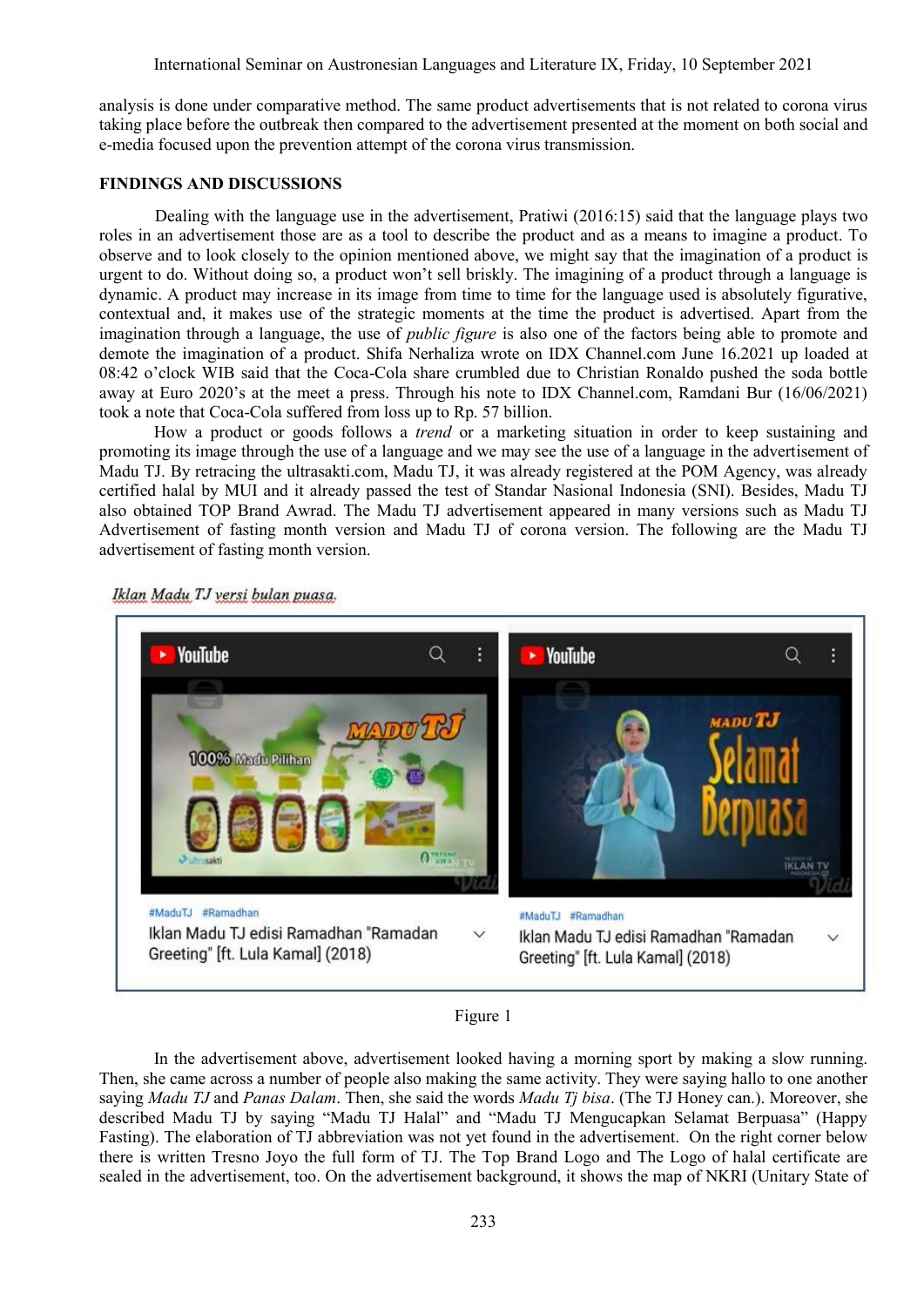RI) and semiotically might be interpreted how wide the Madu TJ networking is covering across territory of NKRI.

From the *linguistic landscape* approach, the combination of both *linguistic forms* and *pictures*/*nonlinguistic forms* as presented in the advertisement above constitute a language span design in the advertisement domain by presenting the image positive product to influence the marketing. Landry and Bourhis (1997:25) stated that language of public road signs, advertising billboards, street names, place names, commercial shop signs, and public signs on government buildings combines to form the linguistic landscape of a given territory, region, or urban agglomeration. From the understanding of the linguistic landscape, we could say that the languages used in various places with numerous designs and styles constitute a particular span of particular characteristic. Of course, the same thing applies to the language of advertisement. The language of advertisement has its own linguistic landscape.

Furthermore, as it develops, Madu TJ advertisement changes its format into Madu TJ advertisement of corona version. The advertisement appears as follows.



Figure 2 Source: Youtube, 2021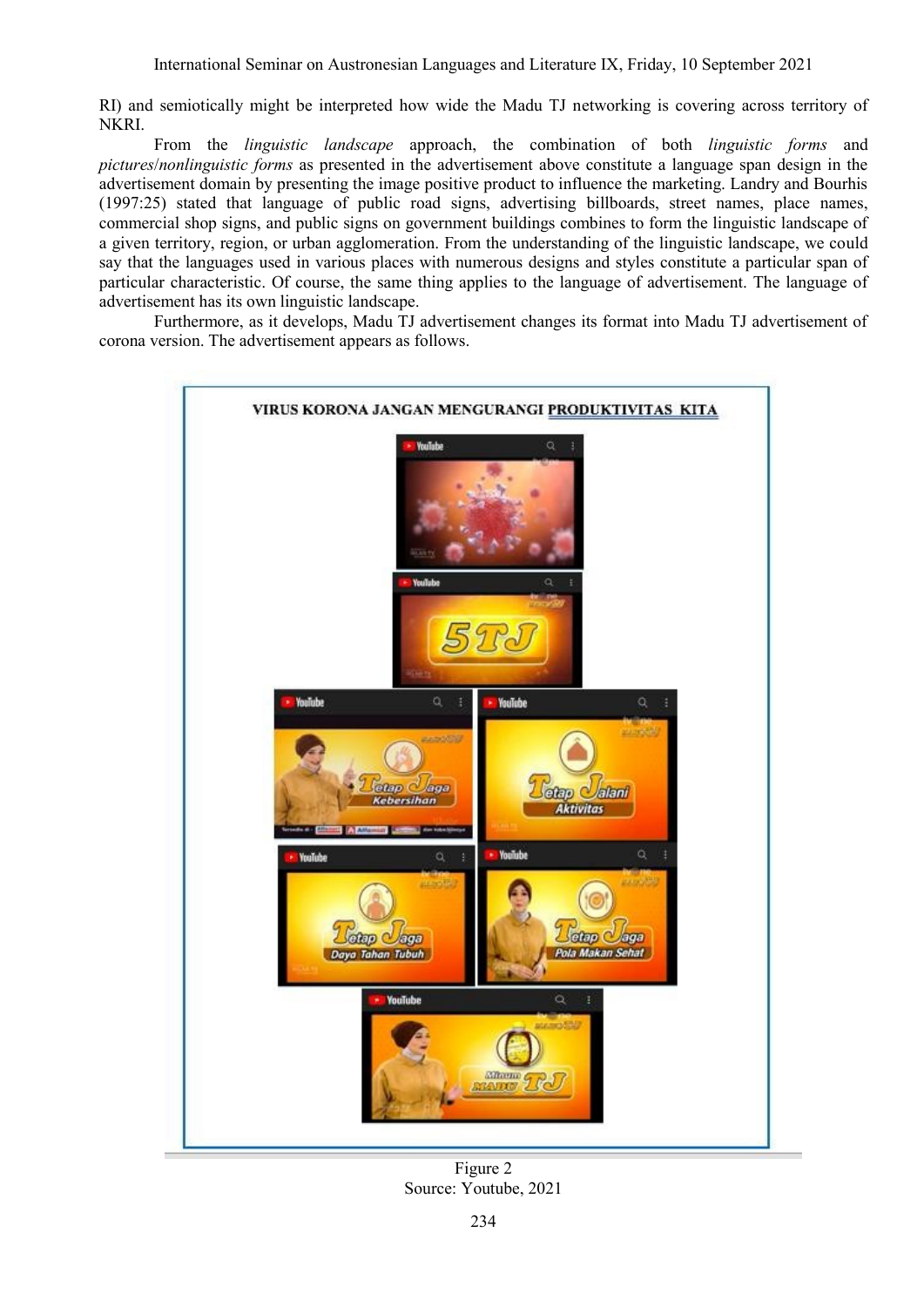The construction of the advertisement above is begun with an opening statement by the role model in the advertisement by saying "Virus corona jangan mengurangi produktivitas kita" (Never let Corona virus lessen our activity) (at the same time, the image of corona virus visualized on the screen), then it is followed with an instruction "Lakukan 5TJ" (Do 5TJ) by reciting one after the other (1) Tetap Jaga kebersihan "keep maintaining cleanliness"; (2) Tetap jalani aktivitas di rumah; "keep doing activity at home" (3) Tetap Jaga daya tahan tubuh; "keep maintain physical immunity" (4) Tetap Jaga pola makan sehat; "keep maintaining healthful meal" (5) dan bila perlu minum Madu TJ. 'and whennnecessary drink Madu TJ'

Linguistically, the advertisement of Madu TJ is integrated to the attempt of prevention of corona virus transmission through a language modification. The form of language modification done in the effort of promoting the image of the honey product might be illustrated as written in the box.

| T.J                                                                                                |                                |     |                                         |                    |  |
|----------------------------------------------------------------------------------------------------|--------------------------------|-----|-----------------------------------------|--------------------|--|
|                                                                                                    | Versi Awal/Preliminary Version |     | Versi Virus Corona/Corona Virus Version |                    |  |
| TJ                                                                                                 | Tresno Joyo                    | T.J | Tetap Jaga                              | Kebersihan         |  |
|                                                                                                    |                                |     | Tetap Jalani                            | Aktivitas di Rumah |  |
|                                                                                                    |                                |     | Tetap Jaga                              | Daya Tahan Tubuh   |  |
|                                                                                                    |                                |     | Tetap Jaga                              | Pola Makan Sehat   |  |
| Bila perlu minum Madu TJ (Tresno Joyo)/When necessary, drink Madu TJ<br>See the translation above. |                                |     |                                         |                    |  |

Such modifications do have opportunity to take place to the language of man-kind and are dynamic in nature. Besides, semantically, the human language, too, tends to carry polysemous and homonymous forms (Leech, 1981). Both homonymy and polysemy are the entrance to see the dynamism human language in view of *multiple senses of the same phonological words (polysemy)* and *unrelated senses of the same phonological words* (Saeed, 2003:64).

The advertisement above is uttered in firm and direct language without *hedges*. It seems that the advertising could read the socio-psychological situation resulting from the corona virus. Therefore, the languages directed to the prevention of the corona virus transmission explicitly and overtly. Nonetheless, in the last part, the advertisement ends in a persuasive language, embedding the lingual form *Bila perlu* 'when necessary in an imperative sentence, *minum Madu TJ* "drink Madu TJ" so that the utterance used as the closing of the advertisement is *Bila perlu minum Madu TJ*. "when necessary, drink Madu TJ." The lingual form of Bila perlu "when necessary" plays a role as *hedges*. The term *Hedges* is the use of lingual form to lessen the face threatening act of the interlocutor (Brown, P and Steven Levinson, 1988:177). In this context, *Bila perlu* "when necessary" is used to reduce and might avoid a compulsion to the consumers of Madu TJ becoming the advertisement target.

Bowdery (2008:90-91) stated that the advertisement appearance both from the choice viewpoint and design of the lingual form, non-lingual form, and other visual elements preferably are included into kriteria AIDA criteria namely (1) *grab Attention*; (2) *Impart Information*; (3) *promote Desire*; and (4) *prompt Action*. In the other words, the advertisement of a product must be able to attract the consumer's attention, to serve the relevant information, to persuade the consumer, and to instigate them to buy or to have it. A measured use of a language plays an important role in designing an advertisement meeting the AIDA criteria above. There must be a touching point of wish and want of the advertiser and consumer. If there is no touching point, the advertisement will bring about nothing to both parties.

The other thing that must be put into account in surmounting the corona virus transmission is the cleanliness. The 3MM slogan (*Mencuci Tangan* "washing hands"*, Memakai Masker* "wearing mask"*,* and *Menjaga Jarak* "keeping distance) with its various modifications seems to be the entrance to advertise the relevant products. Besides, spraying disinfectant to the concrete, house wall and the other objects probably man touchable becomes an inspiration, too, for the producer yielding relevant products to kill the bacteria. The following is one of the examples of the advertisement.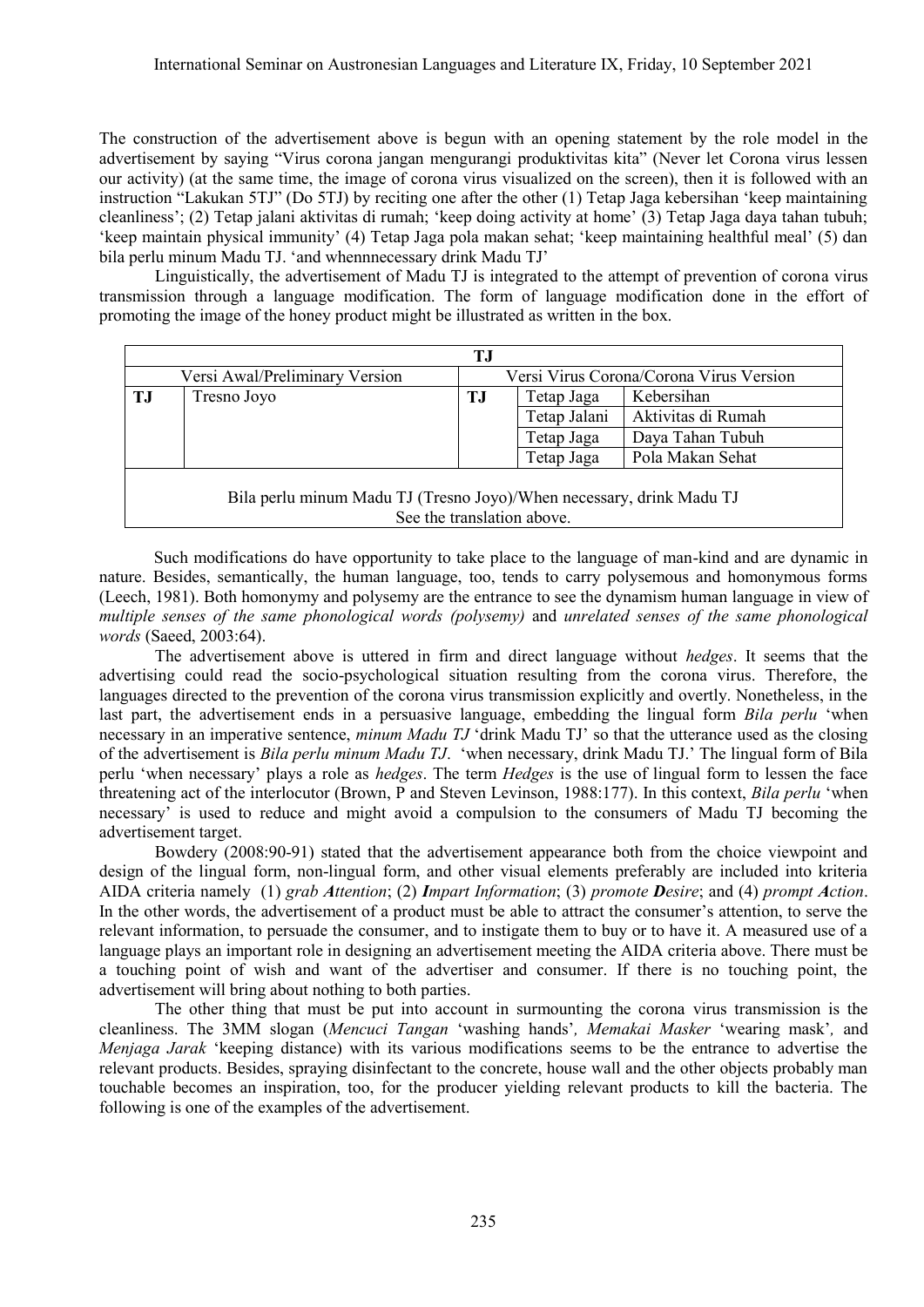

The advertisement above is the one of NIPPON PAINT"s. The advertiser wants to tell the consumer that the paint mark of NIPPON PAINT can kill corona virus. The language used with capital letter design,

PERTAMA DI INDONESIA, BASMI 99,99% VIRUS DAN BAKTERI "First in Indonesia, obliterating 99.99 virus and bacteria" is hyperbolic in efficacious rate of the paint to eradicate virus up to 99,99% based upon the laboratorial test. The percentage is absolutely high. From the view-point of the linguistic landscape and semiotic study, the use and the marker position will make the meaning vague. As related to both *language and space*, the placement of ANTI COVID-19 in the image of the corona virus carries the semiotic sense that "siapa saja/kita" 'anybody/we who see the image is/are anti covid-19. Whenever the writing of ANTI COVID-19 is sticked to the paint tin, one of the possible meanings are the paint whose mark is NIPPON PAINT anti covid-19 or it is efficacious to kill the corona virus. It seems that the public response to the advertisement above, there are 35 thumbs up and 34 thumb down.

During this pandemic time, there are plenty of products advertised related to the prevention of the corona virus. Indah Handayani on April 9.2020 at 15:46 o"clock WIT wrote in Beritasatu.com and quoted the statement of VP Corporate Communication Tokopedia stating that during March 2020 there are three products mostly wanted by the consumer they are health products, home appliance, food and beverage. The following is one of beverages advertisement.



Figure 4 Source: Youtube, 2021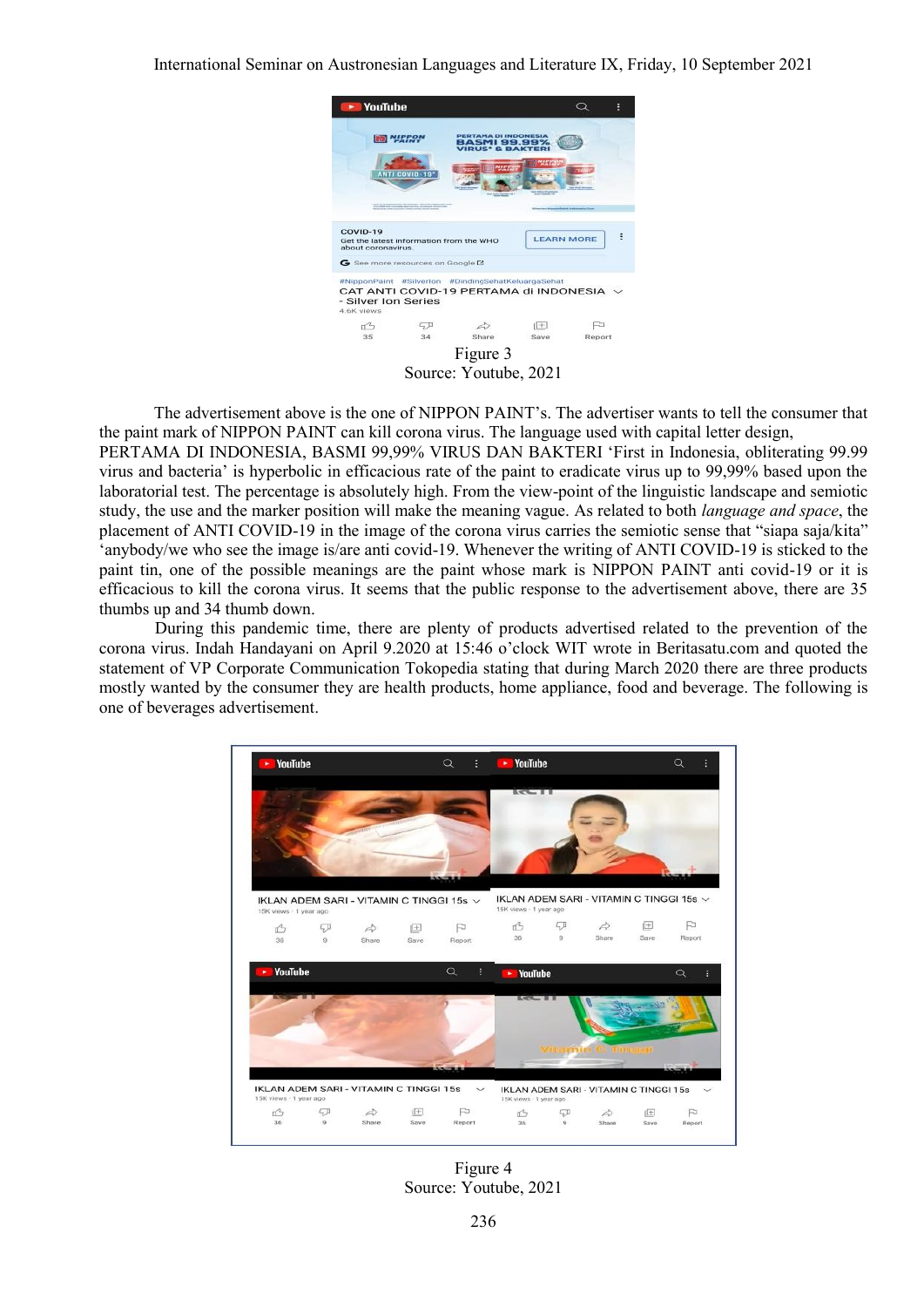The advertisement of beverage Adem Sari above present an image of someone wearing mask, someone holding her neck due to sore throat she suffered from while coughing. The visualizing of hot neck image and Adem Sari sachet poured down into a glass. The advertisement visualization is followed with the recitation of advertisement text by the advertisement narrator (1) Banyak Virus "many viruses"; (2) Tubuh tidak fit "unfit body'; (3) Tenggorokan kering atau panas dalam 'dry or sore throat'; (4) Adem Sari Chingku; (5) Vitamin C tinggi "High Vitamin C; (6) dan Herbal "and herbal; (7) Adem Sari Chingku jaga daya tahan. "Adem Sari Chingku maintain immunity"

The advertisement above does not mention any corona virus or covid-19 explicitly. However, linguistically, the diction *virus, tubuh tidak fit, tenggorokan kering, vitamin C tinggi* and *daya tahan* shows that the product owner of Adem Sari took the moment of corona virus to advertise its beverage product. From the retracing of the Adem Sari advertisement prior to the pandemics, Adem Sari advertised more in anticipating of overcoming sore throat, oral ulceration, and dry throat.

The advertisements considered directly related to the corona virus mollification such as mask, hand sanitizer, and the products of other health equipment is persuasively advertised and is closed in direct and firm language. The advertisement is fortified by the Ministry of Health. For instance, the mask advertisement appears in various versions. The following is one of examples for mask advertisement.



The summons to wear mask on the caption above indirectly became the advertisement for numerous mask products. The language of advertisement is spoken firmly and directly. This is supported, too, by the placement of Task Force Unit of Covid-19 mitigation to strengthen the campaign over the corona virus by putting on mask. The compulsion of wearing mask also becomes the WHO"s summons. Therefore, masks with various versions will always be sought for by the consumer.

#### **CONCLUSION AND SUGGESTIONS**

Based upon the discussion above, observing the advertisement integrating a number of the product advertisement into the effort of corona virus mitigation, thus, the advertisement category may be divided into two types. Firstly, the product advertisement actually related to the modification of corona virus infection. Secondly, the product advertisement taking place prior to the pandemics already disappeared and the one not related to the corona virus mitigation, at the moment of this pandemic is oriented to the attempt of corona virus prevention. Thirdly, the product advertisement not mentioning the corona virus but there is found and indication to use the virus corona moment in order to advertise its product.

The product owners must be careful of choosing and designing the advertisement in order to market their products from not misleading the people. In such a situation of the moment, both social sensitivity and fear are quite high. The society will easily be affected to the language of advertisement designed in various styles.